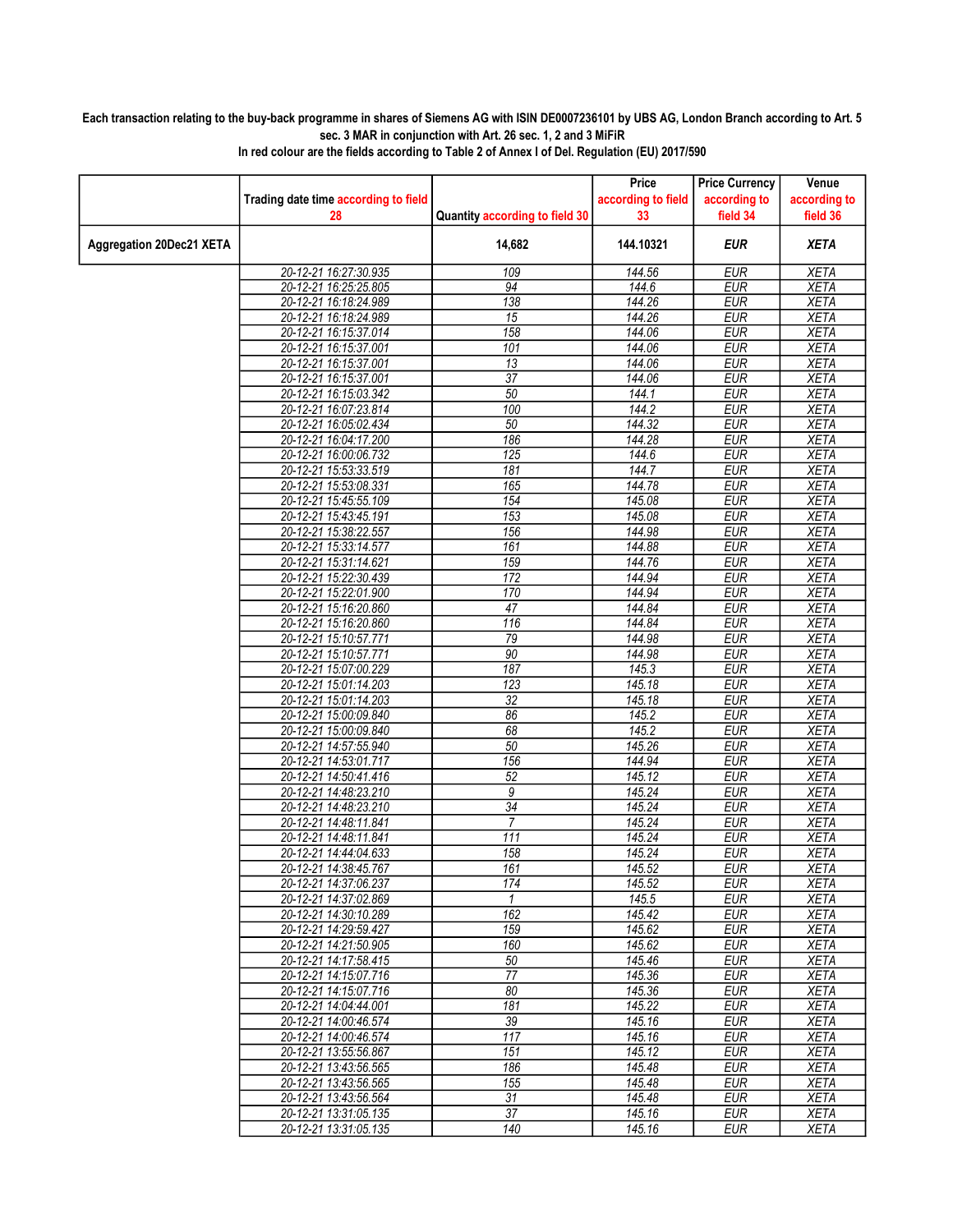| 20-12-21 13:26:44.610 | 46               | 145.14 | <b>EUR</b> | <b>XETA</b> |
|-----------------------|------------------|--------|------------|-------------|
| 20-12-21 13:25:24.395 | 180              | 145.06 | EUR        | <b>XETA</b> |
| 20-12-21 13:24:43.352 | 9                | 145.02 | <b>EUR</b> | <b>XETA</b> |
| 20-12-21 13:20:27.422 | 90               | 144.98 | <b>EUR</b> | <b>XETA</b> |
| 20-12-21 13:08:23.939 | $\overline{152}$ | 145.14 | <b>EUR</b> | <b>XETA</b> |
| 20-12-21 13:04:45.167 | 165              | 145.22 | <b>EUR</b> | <b>XETA</b> |
| 20-12-21 12:52:28.819 | 148              | 145.14 | <b>EUR</b> | <b>XETA</b> |
| 20-12-21 12:52:28.819 | 28               | 145.14 | <b>EUR</b> | <b>XETA</b> |
|                       |                  |        |            |             |
| 20-12-21 12:46:26.069 | 152              | 145.42 | <b>EUR</b> | <b>XETA</b> |
| 20-12-21 12:37:10.665 | 166              | 145.22 | <b>EUR</b> | <b>XETA</b> |
| 20-12-21 12:25:45.838 | 158              | 145.18 | <b>EUR</b> | <b>XETA</b> |
| 20-12-21 12:22:26.500 | 178              | 145.22 | <b>EUR</b> | <b>XETA</b> |
| 20-12-21 12:05:22.288 | 162              | 145.26 | <b>EUR</b> | <b>XETA</b> |
| 20-12-21 12:04:24.181 | $\overline{22}$  | 145.18 | <b>EUR</b> | <b>XETA</b> |
| 20-12-21 12:04:24.181 | 152              | 145.18 | <b>EUR</b> | <b>XETA</b> |
| 20-12-21 11:58:30.904 | 178              | 145.04 | <b>EUR</b> | <b>XETA</b> |
| 20-12-21 11:55:27.078 | 106              | 144.74 | <b>EUR</b> | <b>XETA</b> |
| 20-12-21 11:55:27.078 | 52               | 144.72 | <b>EUR</b> | <b>XETA</b> |
| 20-12-21 11:49:34.674 | 52               | 144.96 | <b>EUR</b> | <b>XETA</b> |
| 20-12-21 11:46:36.154 | 170              | 144.96 | <b>EUR</b> | <b>XETA</b> |
|                       |                  |        |            |             |
| 20-12-21 11:31:45.380 | 167              | 144.64 | <b>EUR</b> | <b>XETA</b> |
| 20-12-21 11:28:02.399 | 182              | 144.4  | <b>EUR</b> | <b>XETA</b> |
| 20-12-21 11:18:13.500 | 90               | 144.12 | <b>EUR</b> | <b>XETA</b> |
| 20-12-21 11:16:14.718 | 186              | 143.86 | <b>EUR</b> | <b>XETA</b> |
| 20-12-21 11:13:38.100 | 45               | 143.94 | <b>EUR</b> | <b>XETA</b> |
| 20-12-21 11:02:28.186 | 138              | 143.42 | <b>EUR</b> | <b>XETA</b> |
| 20-12-21 10:59:53.964 | 173              | 143.5  | <b>EUR</b> | <b>XETA</b> |
| 20-12-21 10:55:56.387 | 102              | 143.36 | <b>EUR</b> | <b>XETA</b> |
| 20-12-21 10:52:43.516 | 92               | 143.38 | <b>EUR</b> | <b>XETA</b> |
| 20-12-21 10:48:23.854 | 156              | 143.28 | <b>EUR</b> | <b>XETA</b> |
| 20-12-21 10:35:56.272 | 179              | 143.24 | <b>EUR</b> | <b>XETA</b> |
| 20-12-21 10:35:56.176 | 68               | 143.26 | <b>EUR</b> | <b>XETA</b> |
| 20-12-21 10:35:56.175 | 101              | 143.26 | <b>EUR</b> | <b>XETA</b> |
|                       | 95               |        |            |             |
| 20-12-21 10:28:02.264 |                  | 143.5  | <b>EUR</b> | <b>XETA</b> |
| 20-12-21 10:20:30.584 | 150              | 143.22 | <b>EUR</b> | <b>XETA</b> |
| 20-12-21 10:20:30.560 | 112              | 143.22 | <b>EUR</b> | <b>XETA</b> |
| 20-12-21 10:06:10.877 | 74               | 143    | <b>EUR</b> | <b>XETA</b> |
| 20-12-21 10:06:10.877 | 89               | 143    | <b>EUR</b> | <b>XETA</b> |
| 20-12-21 10:00:50.636 | 107              | 142.52 | <b>EUR</b> | <b>XETA</b> |
| 20-12-21 10:00:50.636 | 45               | 142.5  | <b>EUR</b> | <b>XETA</b> |
| 20-12-21 10:00:50.631 | 51               | 142.5  | EUR        | <b>XETA</b> |
| 20-12-21 10:00:50.630 | 10               | 142.5  | <b>EUR</b> | <b>XETA</b> |
| 20-12-21 10:00:50.626 | 100              | 142.5  | <b>EUR</b> | <b>XETA</b> |
| 20-12-21 09:49:55.594 | 153              | 142.08 | <b>EUR</b> | <b>XETA</b> |
| 20-12-21 09:48:55.001 | 35               | 142.16 | <b>EUR</b> | <b>XETA</b> |
| 20-12-21 09:48:55.001 | 45               | 142.16 | <b>EUR</b> | <b>XETA</b> |
| 20-12-21 09:48:55.001 | 102              | 142.16 | <b>EUR</b> | <b>XETA</b> |
| 20-12-21 09:38:33.603 | 174              | 141.92 | <b>EUR</b> | <b>XETA</b> |
|                       |                  |        |            |             |
| 20-12-21 09:32:42.744 | 156              | 141.84 | <b>EUR</b> | <b>XETA</b> |
| 20-12-21 09:32:28.410 | 23               | 141.84 | <b>EUR</b> | <b>XETA</b> |
| 20-12-21 09:28:20.983 | 151              | 141.24 | <b>EUR</b> | <b>XETA</b> |
| 20-12-21 09:24:44.122 | 50               | 141.54 | <b>EUR</b> | <b>XETA</b> |
| 20-12-21 09:16:32.375 | 159              | 141.48 | <b>EUR</b> | <b>XETA</b> |
| 20-12-21 09:16:32.370 | 21               | 141.48 | <b>EUR</b> | <b>XETA</b> |
| 20-12-21 09:14:48.500 | 180              | 141.72 | <b>EUR</b> | <b>XETA</b> |
| 20-12-21 09:11:02.690 | 50               | 142.02 | <b>EUR</b> | <b>XETA</b> |
| 20-12-21 09:08:44.760 | 50               | 141.58 | <b>EUR</b> | <b>XETA</b> |
| 20-12-21 09:03:42.304 | 72               | 141.5  | <b>EUR</b> | <b>XETA</b> |
| 20-12-21 09:03:42.304 | 83               | 141.5  | <b>EUR</b> | <b>XETA</b> |
| 20-12-21 08:59:22.809 | 179              | 142.28 | <b>EUR</b> | <b>XETA</b> |
|                       |                  |        |            |             |
| 20-12-21 08:53:57.154 | 101              | 142.32 | <b>EUR</b> | <b>XETA</b> |
| 20-12-21 08:50:33.886 | 60               | 142.66 | <b>EUR</b> | <b>XETA</b> |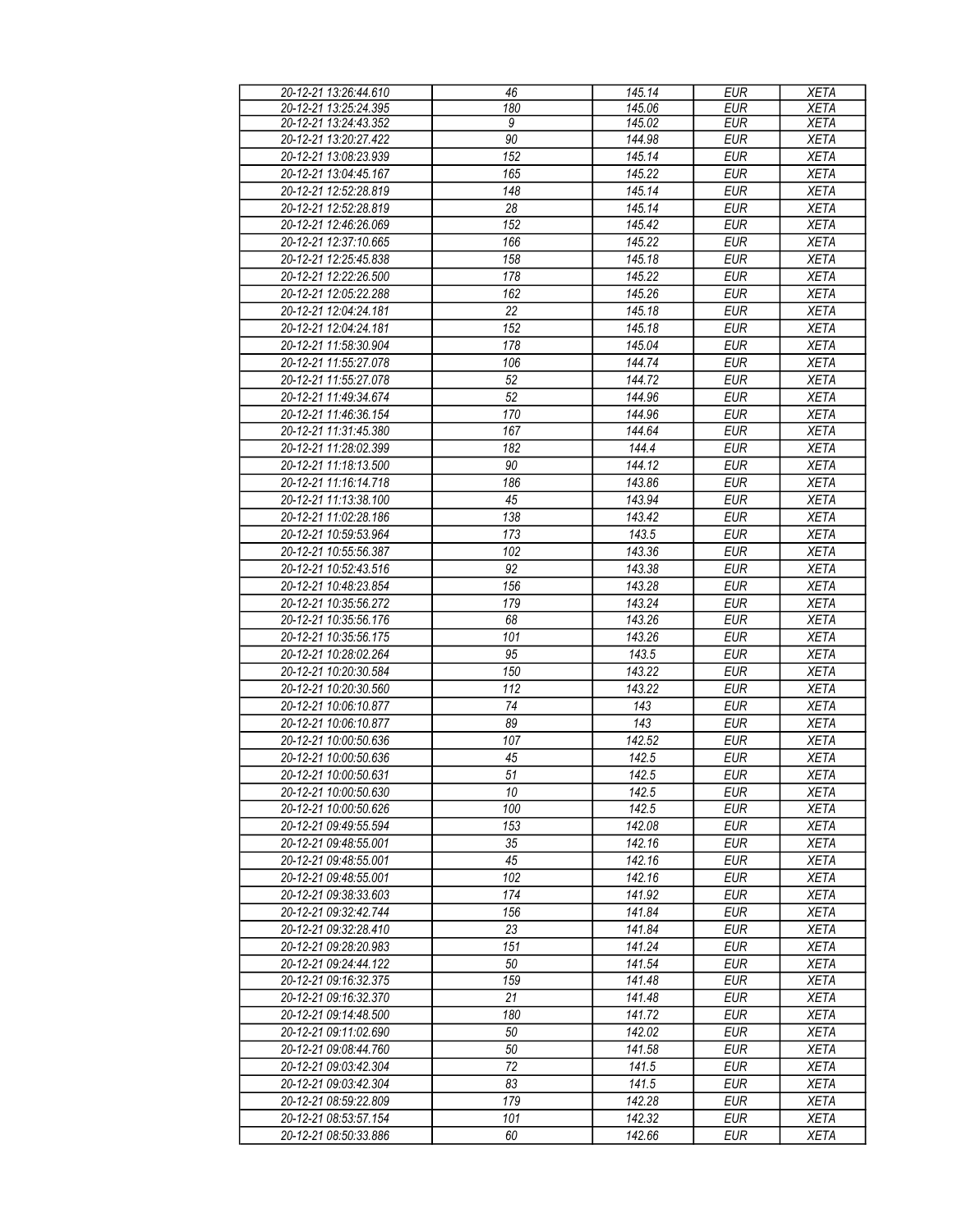| 20-12-21 08:50:03.163 | 124              | 142.64 | <b>EUR</b> | <b>XETA</b> |
|-----------------------|------------------|--------|------------|-------------|
| 20-12-21 08:50:03.163 | 60               | 142.64 | <b>EUR</b> | <b>XETA</b> |
| 20-12-21 08:41:18.770 | 122              | 142.7  | <b>EUR</b> | <b>XETA</b> |
| 20-12-21 08:41:03.010 | 62               | 142.7  | <b>EUR</b> | <b>XETA</b> |
| 20-12-21 08:38:03.730 | 168              | 142.34 | EUR        | <b>XETA</b> |
| 20-12-21 08:33:12.182 | 20               | 142.82 | EUR        | <b>XETA</b> |
| 20-12-21 08:33:12.182 | 156              | 142.82 | EUR        | <b>XETA</b> |
| 20-12-21 08:28:17.107 | 152              | 142.74 | <b>EUR</b> | <b>XETA</b> |
| 20-12-21 08:28:17.107 | 14               | 142.74 | EUR        | <b>XETA</b> |
| 20-12-21 08:25:57.504 | 141              | 142.7  | EUR        | <b>XETA</b> |
| 20-12-21 08:25:57.500 | 10 <sup>10</sup> | 142.7  | <b>EUR</b> | <b>XETA</b> |
| 20-12-21 08:25:57.500 | 23               | 142.7  | EUR        | <b>XETA</b> |
| 20-12-21 08:24:53.505 | 50               | 142.68 | EUR        | <b>XETA</b> |
| 20-12-21 08:22:14.847 | 60               | 143.08 | EUR        | <b>XETA</b> |
| 20-12-21 08:20:45.340 | 75               | 143.74 | EUR        | <b>XETA</b> |
| 20-12-21 08:20:45.338 | 80               | 143.74 | <b>EUR</b> | <b>XETA</b> |
| 20-12-21 08:14:56.426 | 175              | 143.14 | EUR        | <b>XETA</b> |
| 20-12-21 08:09:34.671 | 165              | 143    | EUR        | <b>XETA</b> |
| 20-12-21 08:04:27.035 | 46               | 143.78 | EUR        | <b>XETA</b> |
| 20-12-21 08:04:27.035 | 70               | 143.76 | EUR        | <b>XETA</b> |
| 20-12-21 08:04:27.035 | 67               | 143.74 | EUR        | <b>XETA</b> |
| 20-12-21 08:04:05.737 | $\overline{7}$   | 144.08 | <b>EUR</b> | <b>XETA</b> |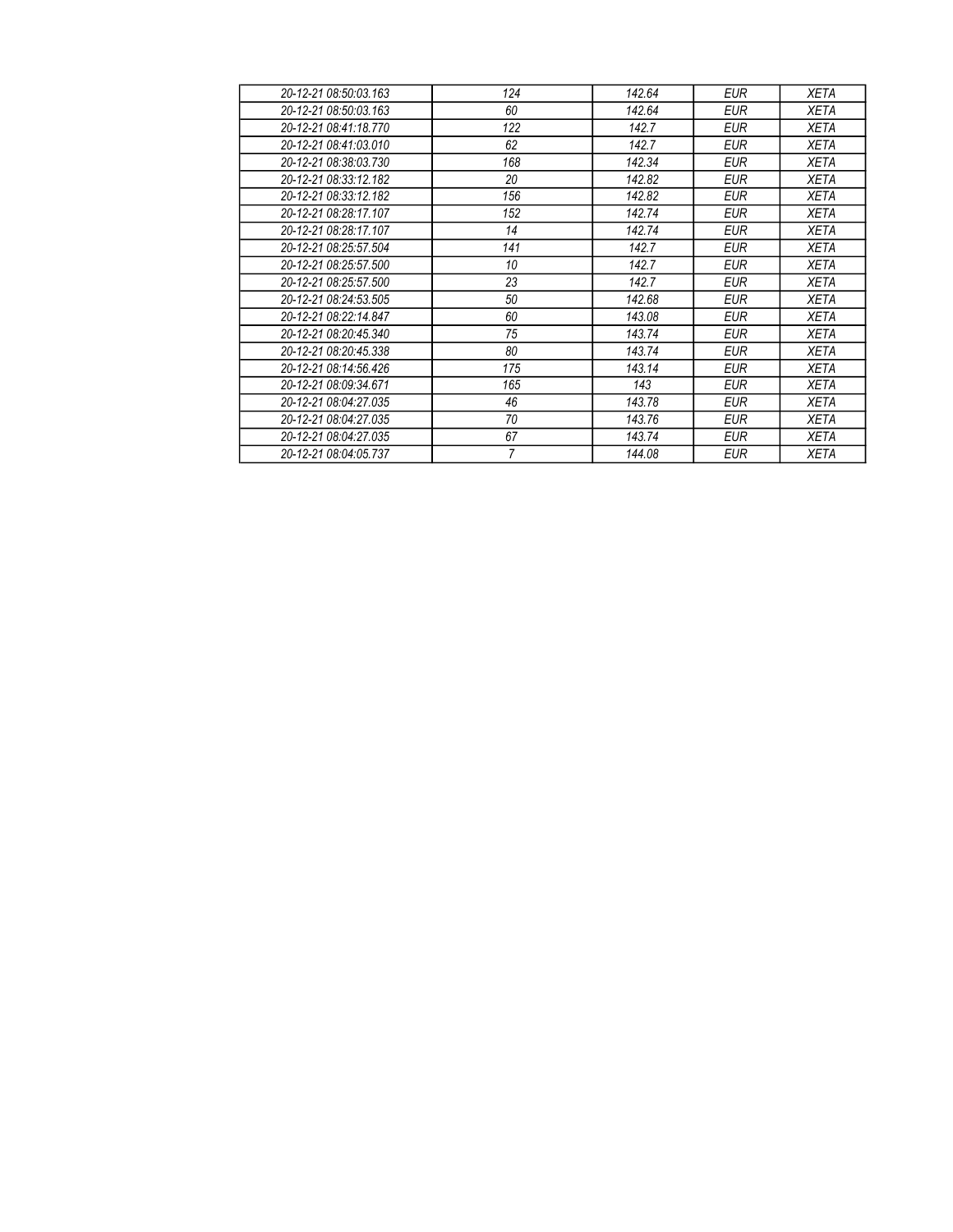## Each order relating to the buy-back programme above according to Art. 5 sec. 3 MAR in conjunction with Art. 25 sec. 1 and 2 MiFiR

In red colour are the fields according to Table 2 of the Annex of Del. Regulation (EU) 2017/580; alternatively you may report the

| Date and Time according to field 9 | <b>Segment MIC code</b><br>according to field 16 | <b>Transaction price</b><br>according to field 28 | <b>Price currency according</b><br>to field 29 | <b>Buy-sell indicator</b><br>according to field 32 |
|------------------------------------|--------------------------------------------------|---------------------------------------------------|------------------------------------------------|----------------------------------------------------|
| 20-12-21 16:27:30.935              | <b>XETA</b>                                      | 144.56                                            | <b>EUR</b>                                     | <b>BUY</b>                                         |
| 20-12-21 16:25:25.805              | <b>XETA</b>                                      | 144.6                                             | <b>EUR</b>                                     | <b>BUY</b>                                         |
| 20-12-21 16:18:24.989              | <b>XETA</b>                                      | 144.26                                            | <b>EUR</b>                                     | <b>BUY</b>                                         |
| 20-12-21 16:18:24.989              | <b>XETA</b>                                      | 144.26                                            | <b>EUR</b>                                     | <b>BUY</b>                                         |
| 20-12-21 16:15:37.014              | <b>XETA</b>                                      | 144.06                                            | <b>EUR</b>                                     | <b>BUY</b>                                         |
| 20-12-21 16:15:37.001              | <b>XETA</b>                                      | 144.06                                            | <b>EUR</b>                                     | <b>BUY</b>                                         |
| 20-12-21 16:15:37.001              | <b>XETA</b>                                      | 144.06                                            | <b>EUR</b>                                     | <b>BUY</b>                                         |
| 20-12-21 16:15:37.001              | <b>XETA</b>                                      | 144.06                                            | <b>EUR</b>                                     | <b>BUY</b>                                         |
| 20-12-21 16:15:03.342              | <b>XETA</b>                                      | 144.1                                             | <b>EUR</b>                                     | <b>BUY</b>                                         |
| 20-12-21 16:07:23.814              | <b>XETA</b>                                      | 144.2                                             | <b>EUR</b>                                     | <b>BUY</b>                                         |
| 20-12-21 16:05:02.434              | <b>XETA</b>                                      | 144.32                                            | <b>EUR</b>                                     | <b>BUY</b>                                         |
| 20-12-21 16:04:17.200              | <b>XETA</b>                                      | 144.28                                            | <b>EUR</b>                                     | <b>BUY</b>                                         |
| 20-12-21 16:00:06.732              | <b>XETA</b>                                      | 144.6                                             | <b>EUR</b>                                     | <b>BUY</b>                                         |
| 20-12-21 15:53:33.519              | <b>XETA</b>                                      | 144.7                                             | <b>EUR</b>                                     | <b>BUY</b>                                         |
| 20-12-21 15:53:08.331              | <b>XETA</b>                                      | 144.78                                            | <b>EUR</b>                                     | <b>BUY</b>                                         |
| 20-12-21 15:45:55.109              | <b>XETA</b>                                      | 145.08                                            | <b>EUR</b>                                     | <b>BUY</b>                                         |
| 20-12-21 15:43:45.191              | <b>XETA</b>                                      | 145.08                                            | <b>EUR</b>                                     | <b>BUY</b>                                         |
| 20-12-21 15:38:22.557              | <b>XETA</b>                                      | 144.98                                            | <b>EUR</b>                                     | <b>BUY</b>                                         |
| 20-12-21 15:33:14.577              | <b>XETA</b>                                      | 144.88                                            | <b>EUR</b>                                     | <b>BUY</b>                                         |
| 20-12-21 15:31:14.621              | <b>XETA</b>                                      | 144.76                                            | <b>EUR</b>                                     | <b>BUY</b>                                         |
| 20-12-21 15:22:30.439              | <b>XETA</b>                                      | 144.94                                            | <b>EUR</b>                                     | <b>BUY</b>                                         |
| 20-12-21 15:22:01.900              | <b>XETA</b>                                      | 144.94                                            | <b>EUR</b>                                     | <b>BUY</b>                                         |
| 20-12-21 15:16:20.860              | <b>XETA</b>                                      | 144.84                                            | <b>EUR</b>                                     | <b>BUY</b>                                         |
| 20-12-21 15:16:20.860              | <b>XETA</b>                                      | 144.84                                            | <b>EUR</b>                                     | <b>BUY</b>                                         |
| 20-12-21 15:10:57.771              | <b>XETA</b>                                      | 144.98                                            | <b>EUR</b>                                     | <b>BUY</b>                                         |
| 20-12-21 15:10:57.771              | <b>XETA</b>                                      | 144.98                                            | <b>EUR</b>                                     | <b>BUY</b>                                         |
| 20-12-21 15:07:00.229              | <b>XETA</b>                                      | 145.3                                             | <b>EUR</b>                                     | <b>BUY</b>                                         |
| 20-12-21 15:01:14.203              | <b>XETA</b>                                      | 145.18                                            | <b>EUR</b>                                     | <b>BUY</b>                                         |
| 20-12-21 15:01:14.203              | <b>XETA</b>                                      | 145.18                                            | <b>EUR</b>                                     | <b>BUY</b>                                         |
| 20-12-21 15:00:09.840              | <b>XETA</b>                                      | 145.2                                             | <b>EUR</b>                                     | <b>BUY</b>                                         |
| 20-12-21 15:00:09.840              | <b>XETA</b>                                      | 145.2                                             | <b>EUR</b>                                     | <b>BUY</b>                                         |
| 20-12-21 14:57:55.940              | <b>XETA</b>                                      | 145.26                                            | <b>EUR</b>                                     | <b>BUY</b>                                         |
| 20-12-21 14:53:01.717              | <b>XETA</b>                                      | 144.94                                            | <b>EUR</b>                                     | <b>BUY</b>                                         |
| 20-12-21 14:50:41.416              | <b>XETA</b>                                      | 145.12                                            | <b>EUR</b>                                     | <b>BUY</b>                                         |
| 20-12-21 14:48:23.210              | <b>XETA</b>                                      | 145.24                                            | <b>EUR</b>                                     | <b>BUY</b>                                         |
| 20-12-21 14:48:23.210              | XETA                                             | 145.24                                            | <b>EUR</b>                                     | <b>BUY</b>                                         |
| 20-12-21 14:48:11.841              | <b>XETA</b>                                      | 145.24                                            | <b>EUR</b>                                     | <b>BUY</b>                                         |
| 20-12-21 14:48:11.841              | <b>XETA</b>                                      | 145.24                                            | <b>EUR</b>                                     | <b>BUY</b>                                         |
| 20-12-21 14:44:04.633              | <b>XETA</b>                                      | 145.24                                            | <b>EUR</b>                                     | <b>BUY</b>                                         |
| 20-12-21 14:38:45.767              | <b>XETA</b>                                      | 145.52                                            | <b>EUR</b>                                     | <b>BUY</b>                                         |
| 20-12-21 14:37:06.237              | <b>XETA</b>                                      | 145.52                                            | <b>EUR</b>                                     | <b>BUY</b>                                         |
| 20-12-21 14:37:02.869              | <b>XETA</b>                                      | 145.5                                             | <b>EUR</b>                                     | <b>BUY</b>                                         |
| 20-12-21 14:30:10.289              | <b>XETA</b>                                      | 145.42                                            | <b>EUR</b>                                     | <b>BUY</b>                                         |
| 20-12-21 14:29:59.427              | <b>XETA</b>                                      | 145.62                                            | <b>EUR</b>                                     | <b>BUY</b>                                         |
| 20-12-21 14:21:50.905              | <b>XETA</b>                                      | 145.62                                            | <b>EUR</b>                                     | <b>BUY</b>                                         |
| 20-12-21 14:17:58.415              | <b>XETA</b>                                      | 145.46                                            | <b>EUR</b>                                     | <b>BUY</b>                                         |
| 20-12-21 14:15:07.716              | <b>XETA</b>                                      | 145.36                                            | <b>EUR</b>                                     | <b>BUY</b>                                         |
| 20-12-21 14:15:07.716              | <b>XETA</b>                                      | 145.36                                            | <b>EUR</b>                                     | <b>BUY</b>                                         |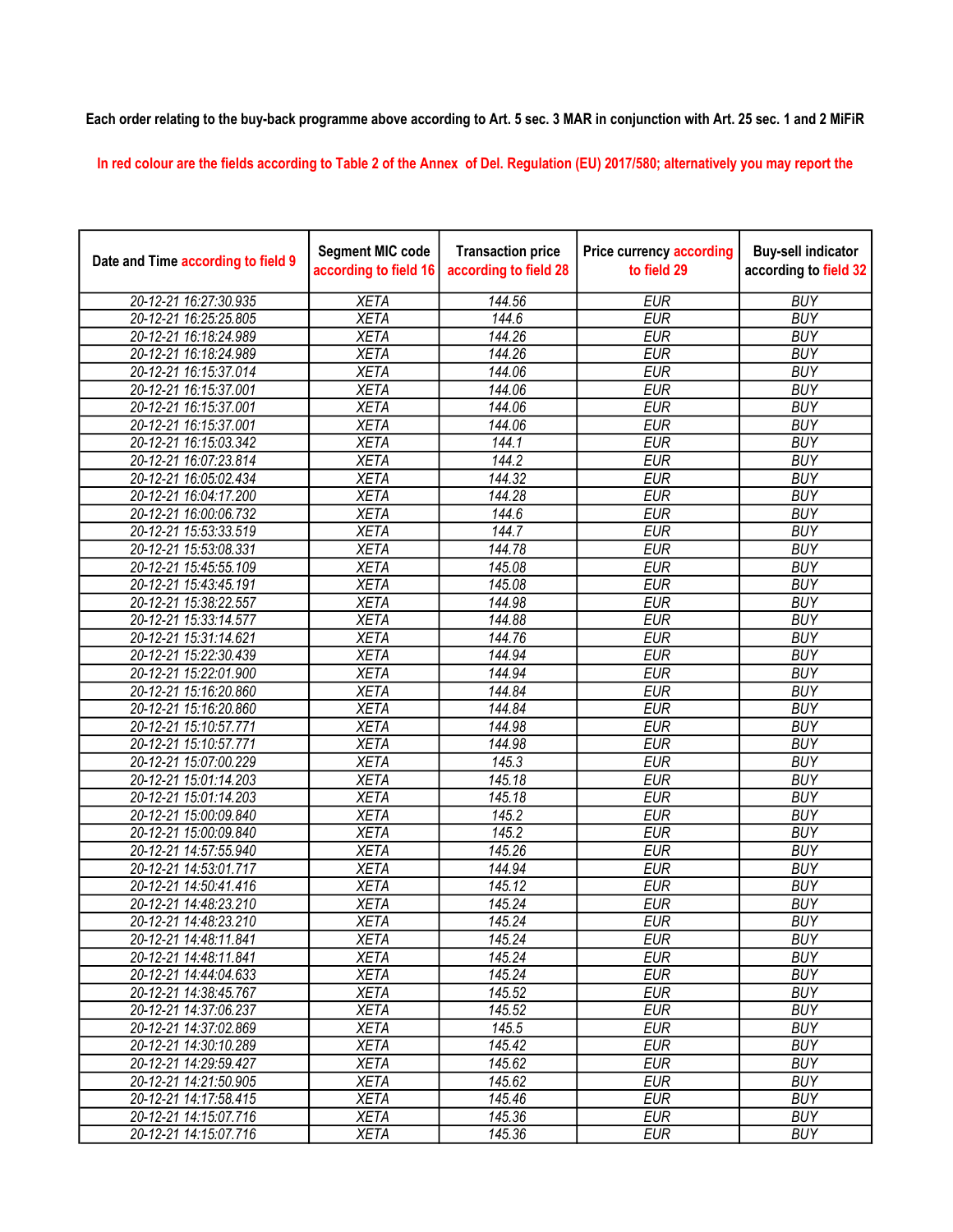| 20-12-21 14:04:44.001 | <b>XETA</b> | 145.22 | <b>EUR</b> | <b>BUY</b> |
|-----------------------|-------------|--------|------------|------------|
| 20-12-21 14:00:46.574 | <b>XETA</b> | 145.16 | <b>EUR</b> | <b>BUY</b> |
| 20-12-21 14:00:46.574 | <b>XETA</b> | 145.16 | <b>EUR</b> | <b>BUY</b> |
| 20-12-21 13:55:56.867 | <b>XETA</b> | 145.12 | <b>EUR</b> | <b>BUY</b> |
| 20-12-21 13:43:56.565 | <b>XETA</b> | 145.48 | <b>EUR</b> | <b>BUY</b> |
| 20-12-21 13:43:56.565 | <b>XETA</b> | 145.48 | <b>EUR</b> | <b>BUY</b> |
| 20-12-21 13:43:56.564 | <b>XETA</b> | 145.48 | <b>EUR</b> | <b>BUY</b> |
| 20-12-21 13:31:05.135 | <b>XETA</b> | 145.16 | <b>EUR</b> | <b>BUY</b> |
| 20-12-21 13:31:05.135 | <b>XETA</b> | 145.16 | <b>EUR</b> | <b>BUY</b> |
| 20-12-21 13:26:44.610 | <b>XETA</b> | 145.14 | <b>EUR</b> | <b>BUY</b> |
| 20-12-21 13:25:24.395 | <b>XETA</b> | 145.06 | <b>EUR</b> | <b>BUY</b> |
| 20-12-21 13:24:43.352 | <b>XETA</b> | 145.02 | <b>EUR</b> | <b>BUY</b> |
| 20-12-21 13:20:27.422 | <b>XETA</b> | 144.98 | <b>EUR</b> | <b>BUY</b> |
| 20-12-21 13:08:23.939 | <b>XETA</b> | 145.14 | <b>EUR</b> | <b>BUY</b> |
| 20-12-21 13:04:45.167 | <b>XETA</b> | 145.22 | <b>EUR</b> | <b>BUY</b> |
| 20-12-21 12:52:28.819 | <b>XETA</b> | 145.14 | <b>EUR</b> | <b>BUY</b> |
| 20-12-21 12:52:28.819 | <b>XETA</b> | 145.14 | <b>EUR</b> | <b>BUY</b> |
| 20-12-21 12:46:26.069 | <b>XETA</b> | 145.42 | <b>EUR</b> | <b>BUY</b> |
| 20-12-21 12:37:10.665 | <b>XETA</b> | 145.22 | <b>EUR</b> | <b>BUY</b> |
| 20-12-21 12:25:45.838 | <b>XETA</b> | 145.18 | <b>EUR</b> | <b>BUY</b> |
| 20-12-21 12:22:26.500 | <b>XETA</b> | 145.22 | <b>EUR</b> | <b>BUY</b> |
| 20-12-21 12:05:22.288 | <b>XETA</b> | 145.26 | <b>EUR</b> | <b>BUY</b> |
| 20-12-21 12:04:24.181 | <b>XETA</b> | 145.18 | <b>EUR</b> | <b>BUY</b> |
|                       |             | 145.18 | <b>EUR</b> | <b>BUY</b> |
| 20-12-21 12:04:24.181 | <b>XETA</b> |        |            |            |
| 20-12-21 11:58:30.904 | <b>XETA</b> | 145.04 | <b>EUR</b> | <b>BUY</b> |
| 20-12-21 11:55:27.078 | <b>XETA</b> | 144.74 | <b>EUR</b> | <b>BUY</b> |
| 20-12-21 11:55:27.078 | <b>XETA</b> | 144.72 | <b>EUR</b> | <b>BUY</b> |
| 20-12-21 11:49:34.674 | <b>XETA</b> | 144.96 | <b>EUR</b> | <b>BUY</b> |
| 20-12-21 11:46:36.154 | <b>XETA</b> | 144.96 | <b>EUR</b> | <b>BUY</b> |
| 20-12-21 11:31:45.380 | <b>XETA</b> | 144.64 | <b>EUR</b> | <b>BUY</b> |
| 20-12-21 11:28:02.399 | <b>XETA</b> | 144.4  | <b>EUR</b> | <b>BUY</b> |
| 20-12-21 11:18:13.500 | <b>XETA</b> | 144.12 | <b>EUR</b> | <b>BUY</b> |
| 20-12-21 11:16:14.718 | <b>XETA</b> | 143.86 | <b>EUR</b> | <b>BUY</b> |
| 20-12-21 11:13:38.100 | <b>XETA</b> | 143.94 | <b>EUR</b> | <b>BUY</b> |
| 20-12-21 11:02:28.186 | <b>XETA</b> | 143.42 | <b>EUR</b> | <b>BUY</b> |
| 20-12-21 10:59:53.964 | <b>XETA</b> | 143.5  | <b>EUR</b> | <b>BUY</b> |
| 20-12-21 10:55:56.387 | <b>XETA</b> | 143.36 | <b>EUR</b> | <b>BUY</b> |
| 20-12-21 10:52:43.516 | <b>XETA</b> | 143.38 | <b>EUR</b> | <b>BUY</b> |
| 20-12-21 10:48:23.854 | <b>XETA</b> | 143.28 | <b>EUR</b> | <b>BUY</b> |
| 20-12-21 10:35:56.272 | <b>XETA</b> | 143.24 | <b>EUR</b> | <b>BUY</b> |
| 20-12-21 10:35:56.176 | <b>XETA</b> | 143.26 | <b>EUR</b> | <b>BUY</b> |
| 20-12-21 10:35:56.175 | <b>XETA</b> | 143.26 | <b>EUR</b> | <b>BUY</b> |
| 20-12-21 10:28:02.264 | <b>XETA</b> | 143.5  | <b>EUR</b> | <b>BUY</b> |
| 20-12-21 10:20:30.584 | <b>XETA</b> | 143.22 | <b>EUR</b> | <b>BUY</b> |
| 20-12-21 10:20:30.560 | <b>XETA</b> | 143.22 | <b>EUR</b> | <b>BUY</b> |
| 20-12-21 10:06:10.877 | <b>XETA</b> | 143    | <b>EUR</b> | <b>BUY</b> |
| 20-12-21 10:06:10.877 | XETA        | 143    | <b>EUR</b> | <b>BUY</b> |
| 20-12-21 10:00:50.636 | <b>XETA</b> | 142.52 | <b>EUR</b> | <b>BUY</b> |
| 20-12-21 10:00:50.636 | <b>XETA</b> | 142.5  | <b>EUR</b> | <b>BUY</b> |
| 20-12-21 10:00:50.631 | <b>XETA</b> | 142.5  | <b>EUR</b> | <b>BUY</b> |
| 20-12-21 10:00:50.630 | <b>XETA</b> | 142.5  | <b>EUR</b> | <b>BUY</b> |
| 20-12-21 10:00:50.626 | <b>XETA</b> | 142.5  | <b>EUR</b> | <b>BUY</b> |
| 20-12-21 09:49:55.594 | <b>XETA</b> | 142.08 | <b>EUR</b> | <b>BUY</b> |
|                       |             |        |            | <b>BUY</b> |
| 20-12-21 09:48:55.001 | <b>XETA</b> | 142.16 | <b>EUR</b> |            |